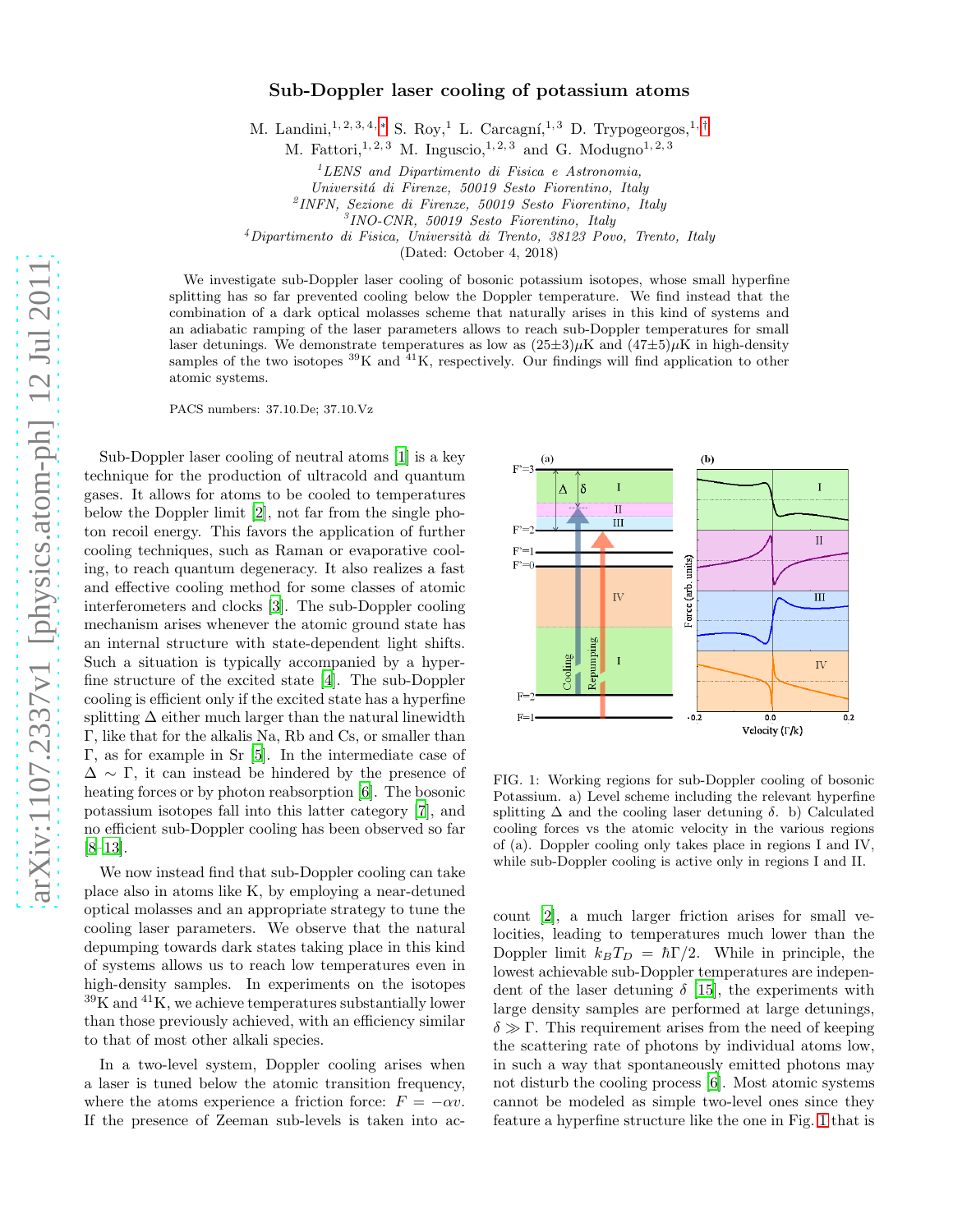relevant for instance to Na, K and Rb. In this case, it is commonly thought that  $\delta$  must also be smaller than the main hyperfine splitting  $\Delta$ , since otherwise the presence of the other excited states would turn the sub-Doppler mechanism into a heating one. As a matter of fact, in the case of the bosonic K isotopes, where  $\Delta \approx 2\Gamma - 3\Gamma$ , a clear sub-Doppler cooling has not been experimentally observed. This can be understood from the nature of the optical forces we have calculated for the level structure in Fig[.1:](#page-0-0) sub-Doppler cooling is active either very close to resonance, where heating from photon reabsorption might be large, or for  $\delta \gg \Delta$ , where however the velocity capture range is very low. Note that in the case of  $\Gamma > \Delta$ , such as for <sup>87</sup>Sr, the sub-Doppler cooling stays efficient also for  $\delta > \Delta$  [\[5\]](#page-3-4).

We have now realized that the presence of neighboring excited states, however, has also a beneficial effect. Indeed it causes a natural depumping of the atomic population into a dark state, such as the  $F = 1$  ground state as shown in Fig. [1.](#page-0-0) The atoms can of course be moved back into the bright  $F = 2$  state by the repumper laser but, differently from a pure two-level system, this can be done in a controlled way. It is then possible to adjust the fraction of atoms in the state coupled to the cooling laser in order to optimize the cooling power, while keeping the reabsorption of spontaneously emitted photons under control. Note that the possibility of controlling the population of the bright state is absent if  $\Delta \gg \Gamma$ unless an appropriate depumping laser is used [\[16\]](#page-3-10). This mechanism, which is widely used to trap atomic samples at high-density in magneto-optical traps [17], turns out to be the first essential ingredient for sub-Doppler cooling when  $\Delta \approx \Gamma$ , since it allows to reach low temperatures also when  $\delta \approx \Gamma$ . This is apparent from Fig[.2,](#page-1-0) which shows the minimum temperature we measured for  $39K$ in near-resonant molasses with a very low intensity of the repumping light and a large atomic density (further details are given below). The measured temperature is well below the Doppler limit already for  $\delta < \Gamma$ , although a further decrease with increasing  $\delta$  is apparent.

The second important observation is that the sub-Doppler cooling survives for detunings larger than the Doppler cooling does, as shown for example in the calculations of Fig[.1.](#page-0-0) The lowest temperatures can actually be reached only for a range of detunings where the Doppler force does no longer provide an efficient cooling. This is in principle a problem in experiments, since the velocity capture range of the sub-Doppler cooling mechanism is usually smaller than the initial thermal velocity, for example at the end of the capture stage of a magnetooptical trap. Indeed, one normally needs to exploit both Doppler and sub-Doppler cooling to achieve low temperatures [\[2\]](#page-6-2). We now find that one can still combine an initial Doppler cooling with a final stage of optimal sub-Doppler cooling by using a proper dynamical variation of detuning and intensity of the cooling laser between the



<span id="page-1-0"></span>FIG. 2: Optimal sub-Doppler temperatures for <sup>39</sup>K. a) Measured temperature without (black squares) and with (red dots) the ramping strategy compared to the Doppler theory (dashed line). The dotted lines separate the various regions as in Fig. [1.](#page-0-0) b) Fraction of atoms remaining in the colder component without (black squares) and with (red dots) the ramping strategy.

two regimes of operation. As a matter of fact, the combination of these two ingredients makes the cooling of K as efficient as in the other alkali species.

We now discuss in detail the experimental strategy. The linewidth of the cooling transition for K is  $\Gamma =$  $2\pi\times6.0$  MHz, which corresponds to a Doppler temperature  $T_D \approx 145 \mu K$ . The hyperfine splitting  $\Delta$  is about 3.5 Γ and 2.2 Γ for <sup>39</sup>K and <sup>41</sup>K respectively. We perform cooling and trapping in a three-dimensional magnetooptical trap (MOT) on the  $D_2$  transition around 767 nm. The trap is loaded with pre-cooled atoms from a twodimensional MOT. After 3 s of loading stage we have either about  $2\times10^{10}$  atoms of  $39\mathrm{K}$  or  $4\times10^{9}$  atoms of  $^{41}\mathrm{K}$  at temperatures in the 1 mK regime. We then compress the cloud via application of a compressed-MOT technique to densities around  $1 \times 10^{11}$  atoms/cm<sup>3</sup>. During this initial cooling stage we adopt the standard strategy used for bosonic potassium [\[9,](#page-3-11) [13\]](#page-3-8). We use a detuning larger than the whole excited manifold (region IV) with total intensities as large as 20  $I_s$  for both the cooling  $(I_{cool})$  and the repumping  $(I_{rep})$  beams  $(I_s=1.75 \text{ mW/cm}^2)$ . This allows for a large Doppler capture velocity. Finally, we switch off the magnetic field and we cool the cloud in a molasses scheme as described below.

We initially reduce suddenly  $I_{rep}$  to  $1/100 I_{cool}$  and we set the repumper beam frequency on resonance with the  $F = 1 \rightarrow F' = 2$  transition. If we then try to perform standard molasses cooling, i.e. by a sudden change of the laser parameters to the optimal sub-Doppler cooling values, we observe moderate sub-Doppler cooling only for small  $\delta$ . A larger  $\delta$  results instead in a bimodal distribution of the atomic velocities. A typical instance of such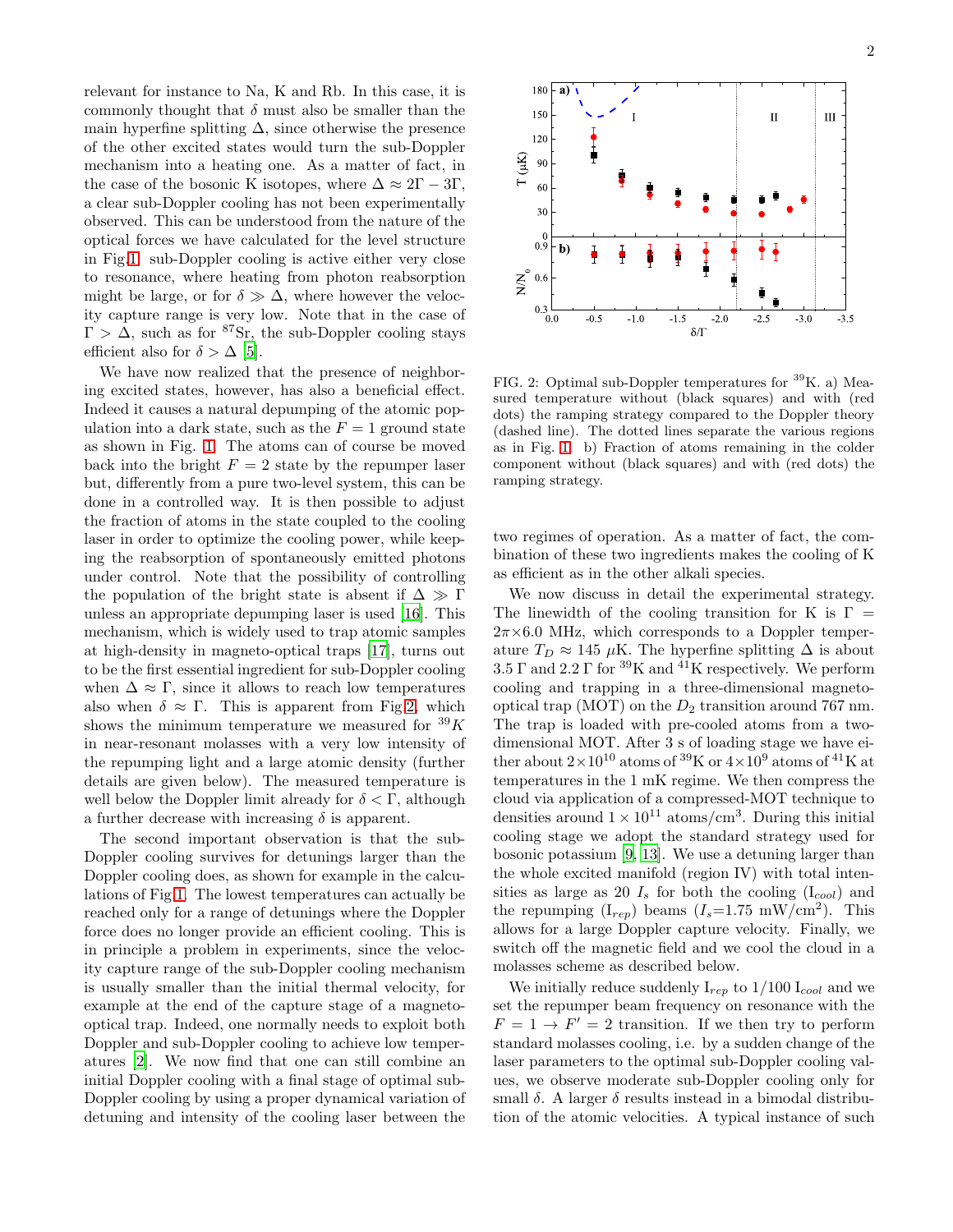

<span id="page-2-0"></span>FIG. 3: Sub-Doppler cooling strategy for <sup>39</sup>K. a) Time evolution of  $I_{cool}$  and  $\delta$  ( $I_{rep}=1/100I_{cool}$ ). b) Resulting velocity distribution measured after a free expansion (black solid) compared to that obtained without the ramp (red dashed).

distribution is shown in Fig. [3b](#page-2-0), as measured by fluorescence imaging after a free expansion of the cloud [\[18\]](#page-3-12). The narrow peak corresponds to sub-Doppler temperatures, while the broader distribution can be attributed to an inefficient Doppler cooling or even to a Doppler heating. As shown in Fig. [2](#page-1-0) the fraction of atoms in the central component decreases as  $\delta$  is increased. A more effective strategy consists in first tuning the laser to  $\delta \approx \Gamma/2$  to provide an initial Doppler cooling and then in slowly decreasing the intensity while increasing  $\delta$ , as shown in Fig. [3a](#page-2-0). This method allows to cool nearly 90% of the atoms to lower temperatures, as shown in Fig. [2.](#page-1-0) By minimizing the final temperature we find an optimal ramping time of about 10 ms, which corresponds to an adiabatic narrowing of the velocity distribution during the whole sequence. The minimum temperature attained for <sup>39</sup>K is about  $25\mu$ K at  $\delta \approx 2.5\Gamma$ . It then rises again for larger  $\delta$ , presumably because of the progressive reduction of the force.

We have observed, as shown in Fig. [4,](#page-2-1) that an increase of the repumping power prevents the achievement of such low temperatures at high density, while the temperature does not depend on the repumper power at low density. This confirms the role of reabsorption of spontaneously emitted photons inside the cloud.

We have performed analogous measurements on  ${}^{41}\text{K}$ and found a similar behavior. In this case a minimum temperature of about  $50\mu$ K is reached for a detuning  $\delta \approx \Gamma$ . We have compared the observations with a theoretical estimation of the temperatures achievable for our experimental parameters. The optical force, shown in



<span id="page-2-1"></span>FIG. 4: Measured temperatures for  ${}^{39}$ K vs the intensity ratio of repumping and cooling light, for densities of  $4 \times 10^{10}$ atoms/cm<sup>3</sup> (black squares) and  $8 \times 10^8$  atoms/cm<sup>3</sup> (red dots). The heating arising from reabsorption effects at high density can be tuned by reducing the repumper intensity.

Fig. [1,](#page-0-0) is calculated from the solution of the optical Bloch equations in the semi-classical approximation [\[7](#page-3-6), [9](#page-3-11)]. The model is only accurate in 1D and for  $\sigma^+ - \sigma^-$  polarizations [\[18](#page-3-12)]. The agreement with the experimental data



<span id="page-2-2"></span>FIG. 5: Measured temperatures for <sup>39</sup>K (red triangles) and <sup>41</sup>K (black squares) and calculated temperatures (lines) vs the cooling laser detuning. The dashed line is the predicted Doppler temperature.

shown in Fig. [5](#page-2-2) is however rather good. To check the validity of these calculations we directly measured the spatial diffusion coefficient  $D_x$  in the optical molasses for <sup>39</sup>K [\[18\]](#page-3-12). By a simultaneous measurement of the temperature we estimated the friction coefficient as  $\alpha = k_BT/D_x$  [\[1\]](#page-6-3). The magnitude of  $\alpha \approx 10^{-3} \hbar k^2$  is in good agreement with the calculations. A simple estimation considering a two-level system would give a result about 3 orders of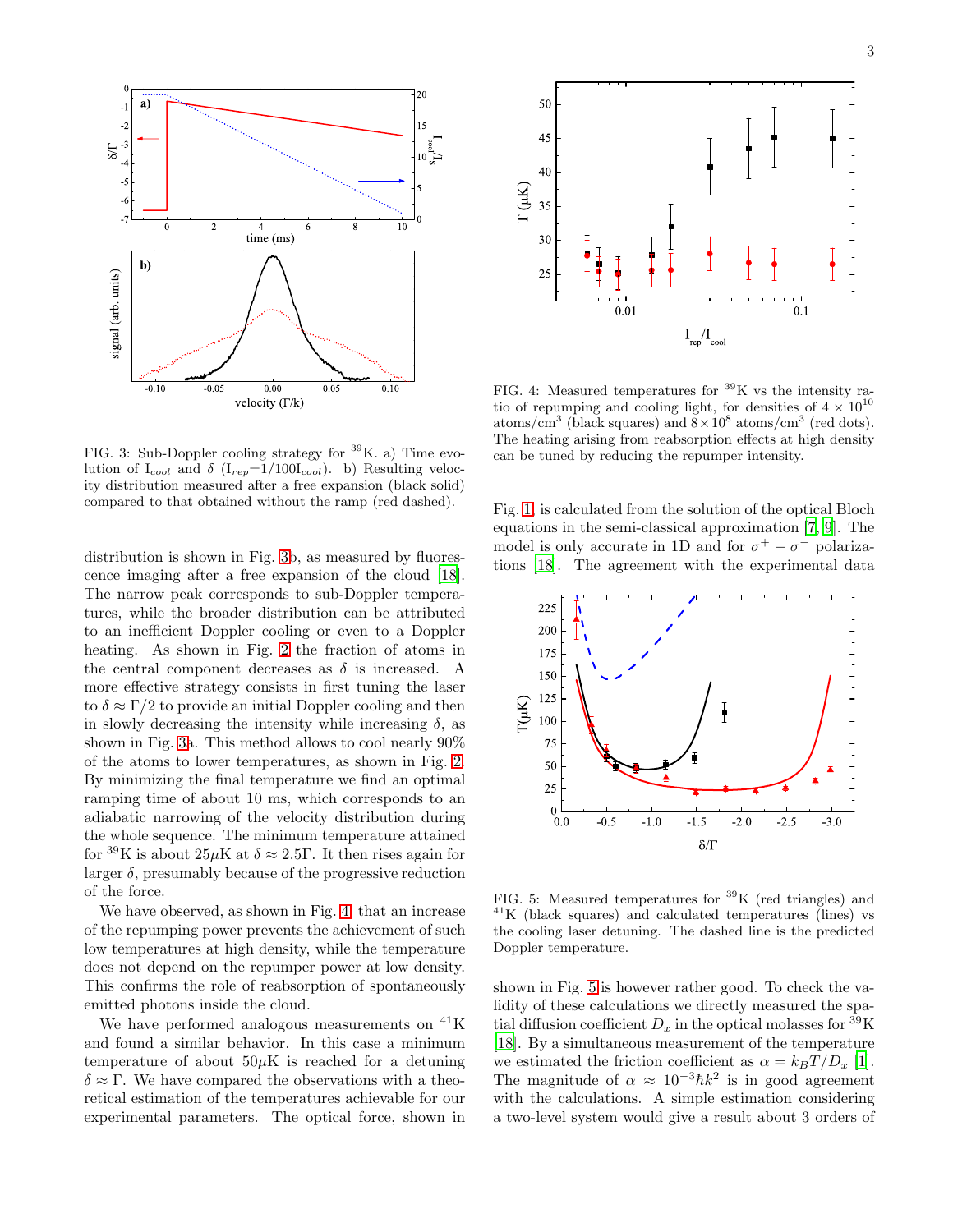magnitude larger. We interprete this low friction as a result of the macroscopical occupation of the dark state.

The minimum temperatures at each detuning in Fig. [5](#page-2-2) were obtained for an almost constant laser intensity. The data at small detunings is apparently well described by the scaling law observed in several other systems [\[5](#page-3-4), [20](#page-3-13)– [23\]](#page-4-0):

$$
T = C_{\sigma^+\sigma^-} \frac{\hbar \Gamma}{2k_B} \frac{\Gamma}{|\delta|} \frac{I}{I_s} + T_0.
$$
 (1)

From a combined fit we get  $C_{\sigma^+\sigma^-} = 0.20(2)$  and  $T_0 =$  $9(3)\mu$ K. The  $C_{\sigma^+\sigma^-}$  coefficient is smaller than those measured on the two species where sub-Doppler cooling has been observed for  $\delta \lesssim \Gamma$ , i.e. <sup>87</sup>Er [\[22](#page-4-1)] (0.38(2)) and <sup>87</sup>Sr  $[5]$   $(1.3(3))$  but larger than those measured in Rb and Cs at large detunings [\[21](#page-4-2)]. The observed scaling for K suggests that heating processes due to reabsorption are less efficiently suppressed when  $\delta$  is small, as expected.

To characterize the robustness of the cooling process against stray magnetic fields we tried to keep the MOT magnetic field on during the cooling procedure. For gradients larger than 5 G/cm, we reached the Doppler temperature. This gradient corresponds to an average magnetic field of about 1 G, which is the same characteristic value found for the other alkali atoms.

The techniques described here might be applied to other systems, such as the  ${}^{1}S\rightarrow{}^{1}P$  transitions of  ${}^{43}Ca$ [\[24\]](#page-4-3) and <sup>173</sup>Yb [\[25](#page-4-4)], for which  $\Delta \approx 3\Gamma$ . Additionally, it would be interesting to apply our cooling strategy to Na, for which  $\Delta \approx 6\Gamma$ . Another interesting case is that of an inverted and narrow hyperfine structure like in  ${}^{40}$ K. In this case, there are no interfering levels which can directly cause heating. However, an increase of  $\delta$  to values of the order of  $\Delta$  or more leads to a washing out of the sub-Doppler cooling mechanism itself, since the detuning from the various hyperfine levels becomes of the same order. We performed numerical simulations of the atomic force and we found that this effect leads to a fast decrease of the capture velocity with increasing detuning [\[18\]](#page-3-12). This decrease is faster than the one for atoms with a large  $\Delta$  (or with a large  $\Gamma/\Delta$  as in the case of Sr), and leads to a regime in which the minimum sub-Doppler temperature  $k_BT = D_p/\alpha$  exceeds the capture range. This is presumably the reason for the bimodal distribution seen in experiments with  $40K$  [\[26\]](#page-4-5). Weaker rates of natural depumping to dark states will possibly require forced depumping [\[16](#page-3-10)] in high density samples, but further experimental and numerical investigations are needed [\[27\]](#page-4-6).

We have shown how the limitations of sub-Doppler laser cooling in atomic species with small hyperfine splitting can be overcome by the natural control of the photon reabsorption and adiabatic ramping of the laser parameters. The laser cooling techniques we have developed will be easily implemented in all existing experiments with potassium atoms. Finally, the direct application of laser cooled potassium atoms to interferometric measurements might enable a new class of experiments [\[28\]](#page-4-7).

Note: we recently learned of another report of sub-Doppler temperatures in K [\[29](#page-4-8)].

We gratefully acknowledge contributions by G. Roati, S. Ferrari and F. Cataliotti. This work is dedicated to the memory of Arturo Bambini who contributed with his deep insight to the early investigations on ultracold potassium in Florence. This work was supported by INFN (MICRA collaboration), by EU (IP AQUTE), by ERC (DISQUA and QUPOL grants) and by the ESF and CNR (EuroQUASAR program).

- <sup>∗</sup> Electronic address: [landini@science.unitn.it](mailto:landini@science.unitn.it)
- † Present address: Clarendon Laboratory, University of Oxford, Parks Road, Oxford, OX1 3PU, UK
- <span id="page-3-0"></span>[1] S. Chu, Rev. Mod. Phys. 70, 685 (1998); C. Cohen- Tannoudji, ibid. 70, 707 (1998); W. D. Phillips, ibid. 70, 721 (1998).
- <span id="page-3-1"></span>[2] T. W. Hänsch and A. L. Schawlow, Opt. Comm.  $13, 68$ (1975).
- <span id="page-3-2"></span>[3] C. Bord, Metrologia , 39, 435 (2002).
- <span id="page-3-3"></span>[4] E. Arimondo, M. Inguscio and P. Violino, Rev. Mod. Phys. 49, Vol. 1, 31 (1977).
- <span id="page-3-4"></span>[5] X. Xu, T. H. Loftus, J. W. Dunn, C. H. Greene, J. L. Hall, A. Gallagher, and J. Ye, Phys. Rev. Lett. 90, 193002 (2003).
- <span id="page-3-5"></span>[6] C. J. Cooper, G. Hillenbrand, J. Rink, C. G. Townsend, K. Zetie and C. J. Foot, Europhys. Lett. 28, 397 (1994).
- <span id="page-3-6"></span>[7] A. Bambini, and A. Agresti, Phys. Rev. A 56, 3040 (1997).
- <span id="page-3-7"></span>[8] R. S. Williamson III and T. Walker, J. P, J. Opt. Soc. Am. B 121393 1393 (1995).
- <span id="page-3-11"></span>[9] C. Fort, A. Bambini, L. Cacciapuoti, F. S. Cataliotti, M. Prevedelli, G. M. Tino, and M. Inguscio, Eur. Phys. J. D 3, 113 (1998).
- [10] M. Prevedelli, F.S. Cataliotti, E.A. Cornell, J.R. Ensher, C. Fort, L. Ricci, G.M. Tino, and M. Inguscio, Phys. Rev. A 59, 886 (1999).
- [11] L. De Sarlo, P. Maioli, G. Barontini, J. Catani, F. Minardi and M. Inguscio, Phys. Rev. A 75, 022715 (2007).
- [12] G. Modugno, G. Ferrari, G. Roati, R. J. Brecha, A. Simoni and M. Inguscio, Science 294, 1320 (2001).
- <span id="page-3-8"></span>[13] T. Kishimoto, J. Kobayashi, K. Noda, K. Aikawa, M. Ueda, and S. Inouye,Phys. Rev. A 79, 031602(R) (2009).
- [14] J. Dalibard, and C. Cohen-Tannoudji, J. Opt. Soc. Am B. 6, 2023 (1989).
- <span id="page-3-9"></span>[15] J. Dalibard and Y. Castin, in the Frontiers in Laser Spectroscopy, proceedings of the CXX International School of Physics Enrico Fermi edited by T.W. Hänsch and M. Inguscio (North- Holland, 1994).
- <span id="page-3-10"></span>[16] C. G. Townsend, N. H. Edwards, K. P. Zetie, C. J. Cooper, J. Rink, and C. J. Foot, Phys. Rev. A 53, 1702 (1996).
- [17] W. Ketterle, K. B. Davis, M. A. Joffe, A. Martin and D. E. Pritchard, Phys. Rev. Lett., 70, 2253 (1993).
- <span id="page-3-12"></span>[18] See the supplementary material for further details.
- [19] T. W. Hodapp, C. Gerz, C. Furtlehner, C. I. Westbrook,
- <span id="page-3-13"></span>W. D. Phillips, J. Dalibard, Appl. Phys. B 60, 135 (1995). [20] C. Gerz, T.W. Hodapp, P. Jessen, K.M. Jones, W.D.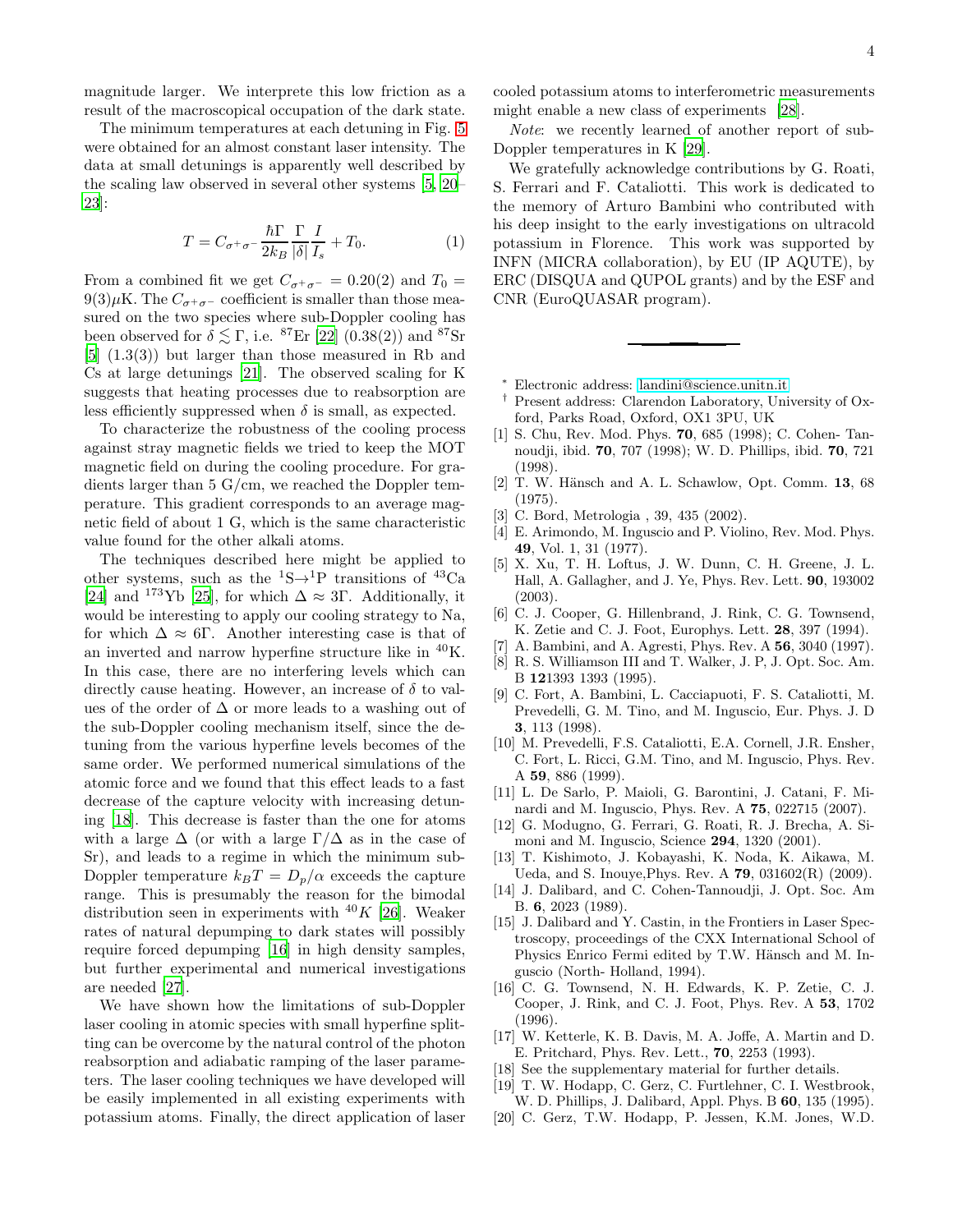Phillips, C.I. Westbrook, and K. Mo.lmer, Europhys. Lett. 21, 661 (1993).

- <span id="page-4-2"></span>[21] Y. Castin, and K. Mølmer, Phys. Rev. Lett. 74, 3772 (1995).
- <span id="page-4-1"></span>[22] A. J. Berglund, S. A. Lee, and J. J. McClelland, Phys. Rev. A 76, 053418 (2007).
- <span id="page-4-0"></span>[23] R. Maruyama, R. H. Wynar, M. V. Romalis, A. Andalkar, M. D. Swallows, C. E. Pearson, and E. N. Fortson, Phys. Rev. A 68, 011403(R) (2003).
- <span id="page-4-3"></span>[24] A. Mortensen, J. J. T. Lindballe, I. S. Jensen, P. Staanum, D. Voigt, and M. Drewsen, Phis. Rev. A, 69, 042502 (2004).
- <span id="page-4-4"></span>[25] T. Kuwamoto, K. Honda, Y. Takahashi, and T. Yabuzaki, Phys. Rev. A 60, R745 (1999).
- <span id="page-4-5"></span>[26] G. Modugno, C. Benko, P. Hannaford, G. Roati, and M. Inguscio, Phys. Rev. A 60, R3373 (1999).
- <span id="page-4-6"></span>[27] Josh W. Dunn and Chris H. Greene, Phys. Rev. A 73, 033421 (2006).
- <span id="page-4-7"></span>[28] G. Varoquaux, R. A. Nyman, R. Geiger, P. Cheinet, A. Landragin and P. Bouyer, New. J. Phys. 11 113010 (2009)
- <span id="page-4-8"></span>[29] V. Gokhroo, G. Rajalakshmi, R. K. Easwaran and C. S. Unnikrishnan, J. Phys. B: At. Mol. Opt. Phys. 44, 115307 (2011).

### SUPPLEMENTARY MATHERIAL

#### TEMPERATURE MEASUREMENT

Here we give a brief description of our detection strategy. We image the atomic cloud by florescence imaging after time of flight. To do so we release the trap and after a variable time we pulse the MOT beams at the maximum intensity for  $30\mu s$  (the high intensity ensures the saturation of the atomic transition). We collect the scattered light with an imaging system on a CCD camera. Due to the high optical density of the sample, images taken on resonance showed saturation effects and hence prevented us from estimating the correct number of atoms. Hence we detune the lasers on the blue of the  $F=2 \rightarrow F'=3$  transition. Detuning to the red side of the transition was avoided due to the proximity of the other hyperfine energy levels. To determine the number of atoms by this method we first perform spectroscopy on the atomic cloud at low density and at the usual intensity recording the power broadening. To check the validity of this technique we also try to perform temperature measurements tuning the laser on resonance. Although the width of the cloud was affected by saturation effects, the resulting temperatures were consistent with the ones measured while detuning the laser out of resonance. We fit the atomic signal with a 2D Gaussian distribution to extract the e<sup>-1/2</sup> half-width  $\sigma$  of the distribution, measuring it at different expansion times and henceforth we can reconstruct  $\sigma(t_{exp})$ , which we fit by the equation

<span id="page-4-9"></span>
$$
\sigma(t_{exp})^2 = \sigma_0^2 + \frac{k_B T}{m} t_{exp}^2.
$$
 (2)

From the results of the fit we extract the temperature



FIG. 6: Typical evolution of the atomic distribution width as a function of time after release from the molasses cooling beams. The solid line is a fit by Eq. [2.](#page-4-9)

as well as the initial size of the cloud, which is used in order to measure the density of the atomic cloud.

In order to precisely measure the magnification of our imaging system we use two different methods. The first one consists of loading the atoms into a magnetic trap mounted on a translation stage. The positioning of the translation stage has  $10\mu$ m accuracy. By movement by a given amount of the coils and recording the position of the center of the cloud on the CCD, we are able to measure the magnification, which is found to be:  $1/3.23(1)$ . The second method consists of allowing the atomic cloud to fall due to gravity after switching off the trap and recording its position as a function of time. From the fit of the position by the law of free fall and assuming for the gravitational acceleration:  $g=9.81 \text{m/s}^2$  we find the value of the magnification to be  $1/3.22(5)$ , which is in good agreement with the value determined by the other method.

In case of the bimodal distributions as in Fig. 2 of the main paper, we fit just the cold component after a long time of flight  $(t_{exp} > 10 \text{ms}).$ 

#### DIFFUSION MEASUREMENT

We measure the spatial diffusion coefficient  $D_x$  for the Brownian atomic motion during the molasses cooling phase. This is a useful quantity since it connects to the other quantities characterizing the cooling process (namely T,  $\alpha$  and  $D_p$ ) via the simple formula:

<span id="page-4-10"></span>
$$
D_x = \frac{D_p}{\alpha^2} = \frac{k_B T}{\alpha}.
$$
 (3)

Hence, by measuring both  $T$  and  $D_x$  one can reconstruct the other useful quantities. The measurement is performed at different final detuning of the molasses cooling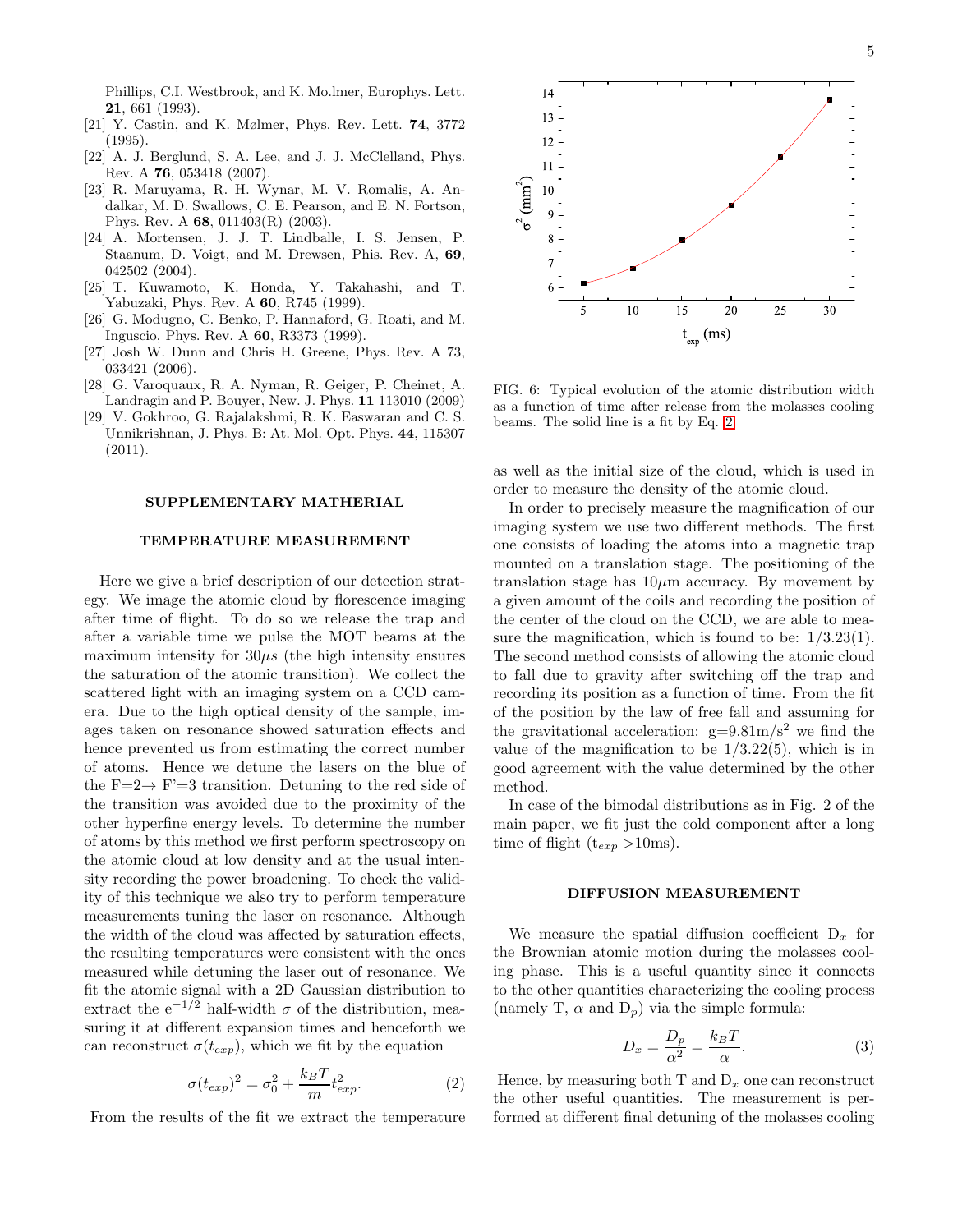![](_page_5_Figure_0.jpeg)

<span id="page-5-0"></span>FIG. 7: Typical data for the variation of the width of the atomic distribution as a function of the time spent inside the molasses cooling beams. The solid line is a fit by Eq. [3.](#page-4-10)

![](_page_5_Figure_2.jpeg)

<span id="page-5-1"></span>FIG. 8: Measured diffusion coefficients in the optical molasses (black squares) compared to the numerically calculated values (red dots) as a function of the detuning of the cooling laser.

beams by allowing the atomic cloud to expand in presence of the cooling light for a variable time, and then taking an image after  $100\mu s$  dark period. By recording the variation of the width with time in the molasses cooling beams, we find it to be in agreement with a diffusion process (Fig. [7\)](#page-5-0). By fitting the evolution of the cloud size with the equation:

$$
\sigma(t)^2 = \sigma_0^2 + 2D_x t \tag{4}
$$

we are able to extract the spatial diffusion coefficient. From the results in Fig. [8](#page-5-1) we see that the agreement with the theory is good for our usual experimental parameters but the agreement becomes rather poor for smaller detunings. This might be due to the presence of additional heating from rescattered photons since these measure-

ments were taken at high densities  $(4 \times 10^{10} \text{ atoms/cm}^3)$ . These values for the diffusion coefficient are a factor about of 1000 times higher than the ones measured in [\[1\]](#page-6-3). The reason for this is the very low population in the F=2 level caused by natural depumping and the use of a very weak repumping light.

## NUMERICAL SIMULATION

We perform numerical simulations of the optical Bloch equations for multilevel systems to find the optical forces acting on the atoms during the molasses cooling. We work in 1D and in the  $\sigma_{+} - \sigma_{-}$  configuration for the laser beams polarizations. This is only an approximation to the more complex polarization geometries arising in the 3D laser configuration we have in our experiment. In practical situations, in a magneto-optical trap, both Sisyphus cooling (lin⊥lin) and  $\sigma_+ - \sigma_-$  polarization gradient cooling play a role in the cooling process, with the former dominating at large detuning and the latter at small detuning [\[2,](#page-6-2) [3\]](#page-6-4). In our simulation, only the cooling beam is taken into account to find the cooling force. This is justified by the very low repumper intensity we use in the experiment (about  $10^{-2}I_s$ ).

In the determination of the different regions of Fig. 1 of the main paper we focus our attention on a velocity range corresponding to twice the width of our initial velocity distribution (just before the molasses phase the atomic temperature is about 1 mK) and we set the cooling laser intensity to be  $I_s$ . The cooling force was calculated as a function of velocity for different detunings. The whole range of detunings for which the force was calculated was divided into four regions. Region I: This region comprises of the detuning values for which the force is opposite to velocity for the whole velocity range and hence always provides cooling. Region II: The force is opposite to the velocity only for small velocities, whereas for higher velocities the force changes sign, thereby providing heating. Region III: In this region, the force provides heating in the whole velocity range. Region IV: The force provides heating for low velocities, whereas for higher velocities the force is opposite to the velocity. In Fig. 1 of the main paper we do not report the force behavior for detuning values in between the  $F'=2$  and  $F'=0$  levels.

The calculated temperatures of Fig.5 in the main paper are calculated as  $k_BT = D_p/\alpha$  where  $D_p$  is the momentum diffusion coefficient and  $\alpha$  is the friction coefficient calculated as the slope of the force at  $v = 0$ . We estimate  $D_p$  by using the simple argument for the random step of the Brownian motion in momentum space in multilevel transitions described in Ref. [\[4\]](#page-6-5).

To compare the efficiency of the cooling process in the case of narrow hyperfine structure to the two-level case we numerically simulate the cooling force and extract the velocity capture range  $v_c$ , defined as the velocity giving